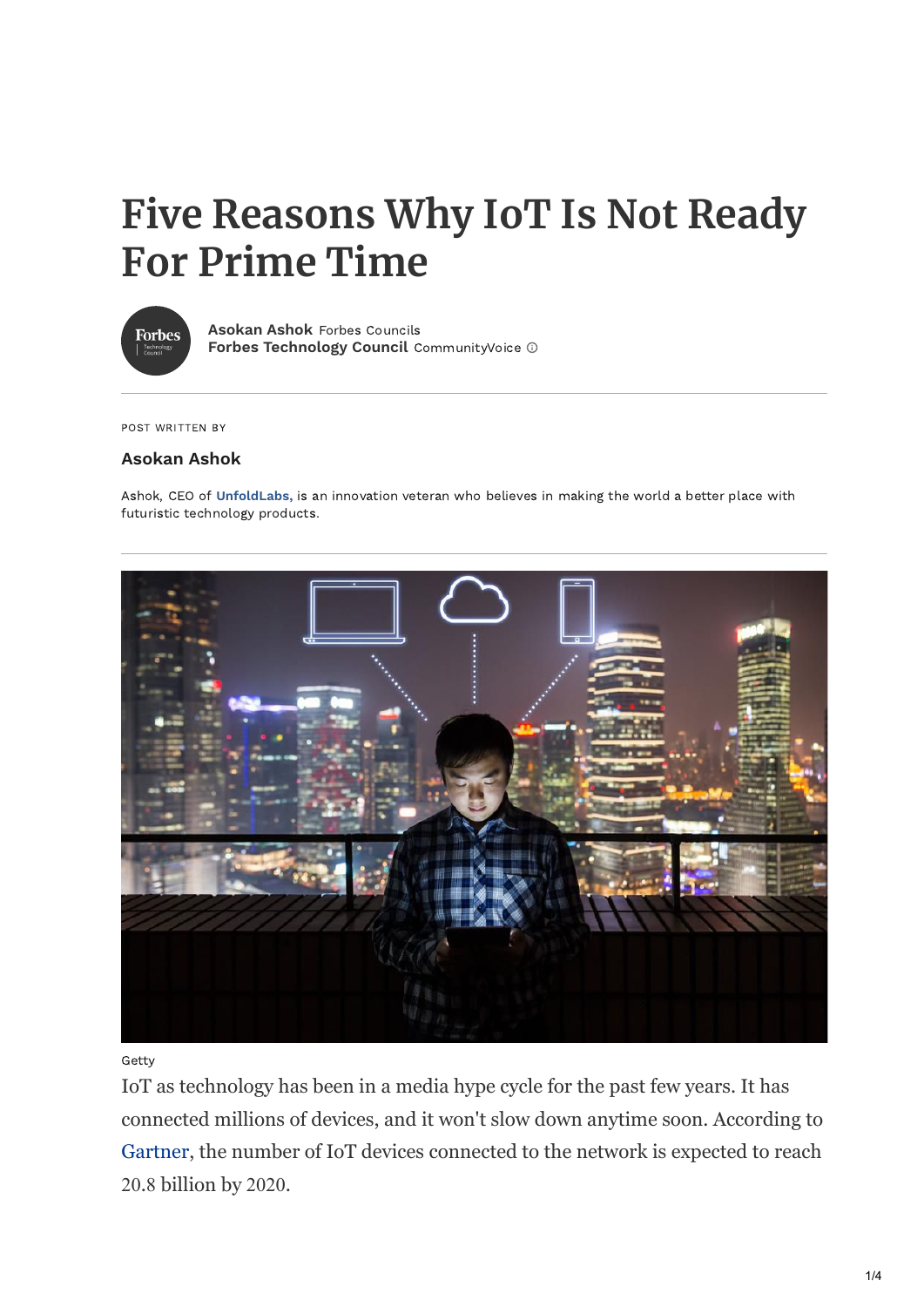In the current state of the IoT industry, there is an abundance of technology, smart devices and innovative solutions, but there are also many issues and inflated expectations. While the benefits of IoT technology are numerous, IoT is still not ready for prime time. Here's why:

### 1**. Fragmentation In Protocols**

Over the past few years, soaring VC investments in IoT technology created plenty of [media buzz](https://newsroom.cisco.com/feature-content?type=webcontent&articleId=1764764), and that motivated many companies to enter the IoT race and compete for a share of the VC dollars. This influx of companies oversaturated the IoT market with new products, resulting in a fragmented landscape. Fragmentation in protocols has become one of the issues in adopting IoT technologies and solutions on a commercial scale. It also pushed original equipment manufacturers to make devices/hubs that cannot take care of all the protocols, and it has become overwhelming to an average consumer. Aside from the adoption challenges, the main problems of this fragmentation are the integration and interoperability issues that the consumers are facing. Due to the fragmentation of the protocols, device management has been a complex process that many consumers have not been able to address adequately. Think of having consumers doing complex operations like firmware updates, maintenance, OS updates, patches and feature rollouts -- all of which can be a nightmare due to the protocol fragmentation.

# 2**. Power-Related Issues**

Due to the cost of some IoT powered devices, OEMs are making them as small and cheap as possible. Because of this, some devices are battery powered. However, these battery-powered versions stop functioning when the batteries die. Battery technologies are [having trouble](http://www.eenewseurope.com/news/iot-wireless-sensors-and-problem-short-battery-life) keeping up with the needs of IoT devices, which has been an issue for consumers. Think of yourself buying an IoT camera with batteries and the batteries dying on you while you are on vacation.

# 3**. Connectivity**

Some of the markets worldwide have stable connections to local networks or the internet, but that's not necessarily true for the rest of the world. The challenge here is that connectivity is not universal everywhere, and because of that, IoT products and applications won't work the way they should.

Also, the sheer number of different IoT devices [creates issues](https://iot.ieee.org/newsletter/march-2017/three-major-challenges-facing-iot.html). It's not unusual for the average consumer to require an expert service provider to make sure that their devices are on their network and functioning properly.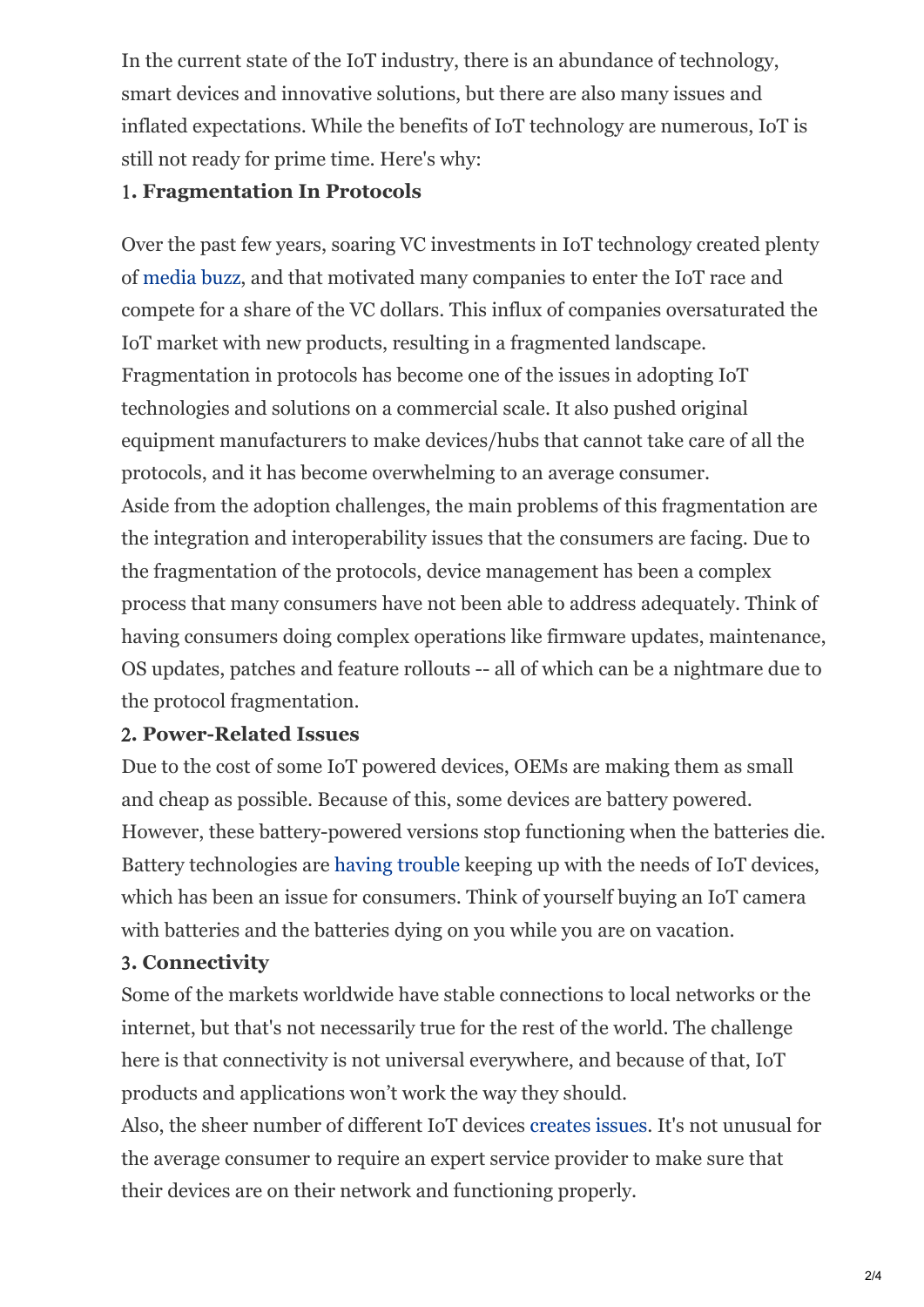Though some of the devices are coming up with online and offline modes, the instant connectivity phenomenon and the fear of losing connectivity to the devices is an important problem for consumers. Think of smart homes or AgTech using IoT for security purposes that cannot be monitored without a connection. Another issue with connectivity is that devices are pumping the collected data into multiple clouds and cloud-based platforms, which have their own sets of restrictions and application programming interfaces.

#### 4**. Security**

 Given the many data breaches in the past few years, IoT security is under more scrutiny than ever. Gartner [predicts](https://www.gartner.com/newsroom/id/3869181) that the IoT security-related spending will be \$1.5 billion in 2018 and will increase to \$3.1 billion by 2021.

With a surge of IoT devices in smart homes and cities, implementing security features for these devices is a need felt industrywide. However, this has not been addressed as of yet by the industry.

Research conducted by Avast (via [ETCIO.com](https://cio.economictimes.indiatimes.com/news/digital-security/more-than-32000-smart-homes-businesses-at-risk-of-leaking-data-research/65436588)) revealed that at least 32,000 smart homes and businesses are at risk of leaking data.

Though IoT as technology has slowly matured and more products are coming our way, the security on IoT devices is still in its nascent stage. Novice hackers can easily hack these devices. A [study released by Hewlett-Packard](https://mashable.com/2014/08/02/internet-of-things-hacking-study/#.SDCHoS3Faqm) revealed that 70% of IoT devices are vulnerable to hacking.

Initial IoT developments focused on individual devices and single-purpose applications with a lack of cohesive or truly interoperable infrastructure and security. Today, every new IoT product brings in a unique connectivity and security issue that is vital to ensuring ecosystem integrity. One crucial step to address this issue is to shift away from proprietary implementations to scalable and consistent standards-based architectures that are still evolving.

On top of the device-level security, the amount of data generated and stored in SaaS- and PaaS-based platforms opens up a whole new set of data privacy and security issues. For example, data collected from an IoT-connected door can provide hackers with information about your daily movement, such as when you go on vacation or what time you come back from work. By having access to this type of data, hackers can easily predict your future movements and use these to cause damage.

#### 5**. Costs**

The [high costs](https://www.emarketer.com/Chart/Barriers-Purchasing-Internet-of-Things-IoT-Devices-Services-According-Internet-Users-Worldwide-Nov-2015-of-respondents/184667) of IoT products have significantly slowed down the mass adoption of IoT technology, which means the prices will have to drop if we want this to change. The amount of data that is being generated by the devices adds another